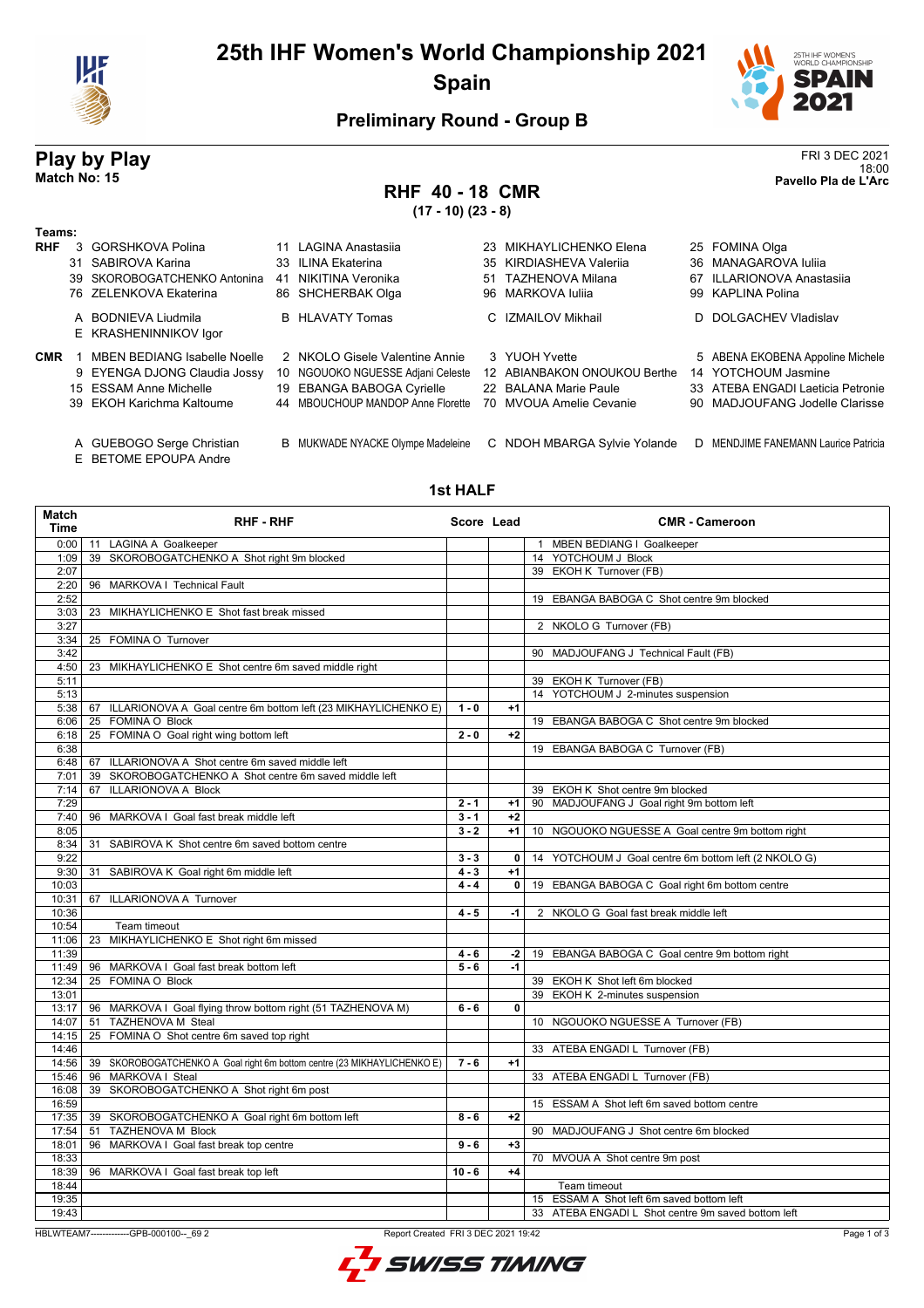



## **Preliminary Round - Group B**

**Play by Play**<br>Match No: 15<br>Pavello Pla de L'Arc 18:00 **Match No: 15 Pavello Pla de L'Arc**

### **RHF 40 - 18 CMR (17 - 10) (23 - 8)**

#### **1st HALF**

| <b>Time</b> | <b>RHF - RHF</b>                                             | Score Lead |      | <b>CMR - Cameroon</b>                                              |
|-------------|--------------------------------------------------------------|------------|------|--------------------------------------------------------------------|
| 19:54       | 3 GORSHKOVA P Goal fast break bottom left (41 NIKITINA V)    | $11 - 6$   | $+5$ |                                                                    |
| 20:35       |                                                              |            |      | 70 MVOUA A Shot centre 9m saved middle centre                      |
| 20:43       | <b>LAGINA A Turnover</b><br>11                               |            |      |                                                                    |
| 21:03       |                                                              |            |      | 9 EYENGA DJONG C Shot left 9m saved middle right                   |
| 21:23       | 76 ZELENKOVA E Shot centre 9m missed                         |            |      |                                                                    |
| 21:31       |                                                              |            |      | 15 ESSAM A Technical Fault (FB)                                    |
| 22:15       | 76 ZELENKOVA E Goal right 9m bottom right                    | $12 - 6$   | $+6$ |                                                                    |
| 23:02       |                                                              | $12 - 7$   | $+5$ | 39 EKOH K Goal left 6m top right                                   |
| 23:36       | 41 NIKITINA V Goal left 9m top left                          | $13 - 7$   | $+6$ |                                                                    |
| 24:23       | 76 ZELENKOVA E 7m caused                                     |            |      | 39 EKOH K 7m received                                              |
| 24:23       | 76 ZELENKOVA E 2-minutes suspension                          |            |      |                                                                    |
| 24:23       |                                                              | $13 - 8$   | $+5$ | 39 EKOH K Goal Penalty shot bottom right                           |
| 24:33       | 39 SKOROBOGATCHENKO A for 11 LAGINA A Empty goal             |            |      |                                                                    |
| 25:07       | LAGINA A for 3 GORSHKOVA P Goalkeeper back<br>11             |            |      |                                                                    |
| 25:09       | TAZHENOVA M 7m received<br>51                                |            |      | 15 ESSAM A 7m caused                                               |
| 25:14       |                                                              |            |      | 12 ABIANBAKON ONOUKOU for 1 MBEN BEDIANG I Goalkeeper Substitution |
| 25:14       | 41 NIKITINA V Goal Penalty shot bottom left (51 TAZHENOVA M) | $14 - 8$   | $+6$ |                                                                    |
| 25:23       |                                                              |            |      | MBEN BEDIANG I for 12 ABIANBAKON ONOUKOU Goalkeeper Substitution   |
| 26:00       |                                                              |            |      | 3 YUOH Y Shot centre 6m saved bottom left                          |
| 26:27       | 39 SKOROBOGATCHENKO A Goal centre 9m bottom left             | $15 - 8$   | $+7$ |                                                                    |
| 26:45       | NIKITINA V 7m caused<br>41                                   |            |      | 70 MVOUA A 7m received                                             |
| 26:56       |                                                              | $15 - 9$   | $+6$ | 39 EKOH K Goal Penalty shot middle right (70 MVOUA A)              |
| 27:40       | TAZHENOVA M Shot left 9m missed<br>51                        |            |      |                                                                    |
| 28:25       | 51<br>TAZHENOVA M 2-minutes suspension                       |            |      |                                                                    |
| 28:37       |                                                              | $15 - 10$  | $+5$ | 3 YUOH Y Goal centre 6m bottom right (10 NGOUOKO NGUESSE A)        |
| 28:47       | 31 SABIROVA K for 11 LAGINA A Empty goal                     |            |      |                                                                    |
| 29:12       | LAGINA A for 3 GORSHKOVA P Goalkeeper back<br>11             |            |      |                                                                    |
| 29:13       | NIKITINA V Goal centre 6m bottom left<br>41                  | $16 - 10$  | $+6$ |                                                                    |
| 29:45       |                                                              |            |      | 19 EBANGA BABOGA C Turnover                                        |
| 29:57       | 39 SKOROBOGATCHENKO A Goal right 6m bottom centre            | $17 - 10$  | $+7$ |                                                                    |

#### **2nd HALF**

| Match<br><b>Time</b>                                                                           | <b>RHF - RHF</b>                                               | Score Lead |       | <b>CMR - Cameroon</b>                                              |  |
|------------------------------------------------------------------------------------------------|----------------------------------------------------------------|------------|-------|--------------------------------------------------------------------|--|
| 30:00                                                                                          | 99 KAPLINA P Goalkeeper                                        |            |       | 1 MBEN BEDIANG I Goalkeeper                                        |  |
| 30:19                                                                                          |                                                                | $17 - 11$  | $+6$  | 39 EKOH K Goal left 6m bottom right (2 NKOLO G)                    |  |
| 30:59                                                                                          | 51 TAZHENOVA M Goal left 6m middle right                       | $18 - 11$  | $+7$  |                                                                    |  |
| 31:11                                                                                          |                                                                |            |       | 39 EKOH K Turnover                                                 |  |
| 31:37                                                                                          | 86 SHCHERBAK O Goal right 6m middle left                       | $19 - 11$  | $+8$  |                                                                    |  |
| 31:59                                                                                          |                                                                |            |       | 39 EKOH K Shot left 6m post                                        |  |
| 32:05                                                                                          | 36 MANAGAROVA I Goal fast break bottom left                    | $20 - 11$  | $+9$  |                                                                    |  |
| 32:24                                                                                          |                                                                |            |       | 39 EKOH K Turnover (FB)                                            |  |
| 32:31                                                                                          | SABIROVA K Turnover<br>31                                      |            |       |                                                                    |  |
| 32:41                                                                                          |                                                                | $20 - 12$  | +8    | 22 BALANA M Goal centre 6m bottom centre                           |  |
| 32:52                                                                                          | 36 MANAGAROVA I Goal right wing bottom left (86 SHCHERBAK O)   | $21 - 12$  | $+9$  |                                                                    |  |
| 33:24                                                                                          |                                                                |            |       | 2 NKOLO G Shot left wing missed                                    |  |
| 33:34                                                                                          | 36 MANAGAROVA I Shot right wing missed                         |            |       |                                                                    |  |
| 33:47                                                                                          | 3 GORSHKOVA P Shot centre 6m saved bottom right                |            |       |                                                                    |  |
| 34:01                                                                                          | 33 ILINA E Goal centre 6m bottom centre (3 GORSHKOVA P)        | $22 - 12$  | $+10$ |                                                                    |  |
| 34:14                                                                                          |                                                                |            |       | 3 YUOH Y Shot centre 6m missed                                     |  |
| 34:43                                                                                          | 3 GORSHKOVA P Goal left 6m bottom right (33 ILINA E)           | $23 - 12$  | $+11$ |                                                                    |  |
| 34:57                                                                                          |                                                                |            |       | 12 ABIANBAKON ONOUKOU for 1 MBEN BEDIANG I Goalkeeper Substitution |  |
| 35:23                                                                                          | 36 MANAGAROVA I 7m caused                                      |            |       | 39 EKOH K 7m received                                              |  |
| 35:36                                                                                          |                                                                |            |       | 39 EKOH K Penalty shot post                                        |  |
| 36:24                                                                                          | MANAGAROVA I Goal centre 6m bottom left (51 TAZHENOVA M)<br>36 | $24 - 12$  | $+12$ |                                                                    |  |
| 36:45                                                                                          |                                                                |            |       | 33 ATEBA ENGADI L Turnover                                         |  |
| 36:52                                                                                          | 3 GORSHKOVA P Goal fast break bottom left (86 SHCHERBAK O)     | $25 - 12$  | $+13$ |                                                                    |  |
| 37:07                                                                                          |                                                                |            |       | 19 EBANGA BABOGA C Turnover                                        |  |
| 37:15                                                                                          | 3 GORSHKOVA P 7m received                                      |            |       | 15 ESSAM A 7m caused                                               |  |
| 37:15                                                                                          |                                                                |            |       | 15 ESSAM A 2-minutes suspension                                    |  |
| 37:15                                                                                          |                                                                |            |       | 22 BALANA M for 12 ABIANBAKON ONOUKOU Goalkeeper Substitution      |  |
| 37:15                                                                                          | 51 TAZHENOVA M Goal Penalty shot top left (3 GORSHKOVA P)      | $26 - 12$  | $+14$ |                                                                    |  |
| 37:24                                                                                          |                                                                |            |       | 12 ABIANBAKON ONOUKOU for 22 BALANA M Goalkeeper Substitution      |  |
| 37:58                                                                                          |                                                                |            |       | 39 EKOH K Turnover                                                 |  |
| 38:10                                                                                          | 3 GORSHKOVA P Goal left wing top right (36 MANAGAROVA I)       | $27 - 12$  | $+15$ |                                                                    |  |
| 38:36                                                                                          |                                                                |            |       | 90 MADJOUFANG J Shot right wing saved bottom right                 |  |
| 38:58                                                                                          | 31 SABIROVA K Goal fast break bottom right (33 ILINA E)        | $28 - 12$  | $+16$ |                                                                    |  |
| 39:11                                                                                          | 35 KIRDIASHEVA V 2-minutes suspension                          |            |       |                                                                    |  |
| HBLWTEAM7--------------GPB-000100-- 69 2<br>Report Created FRI 3 DEC 2021 19:42<br>Page 2 of 3 |                                                                |            |       |                                                                    |  |